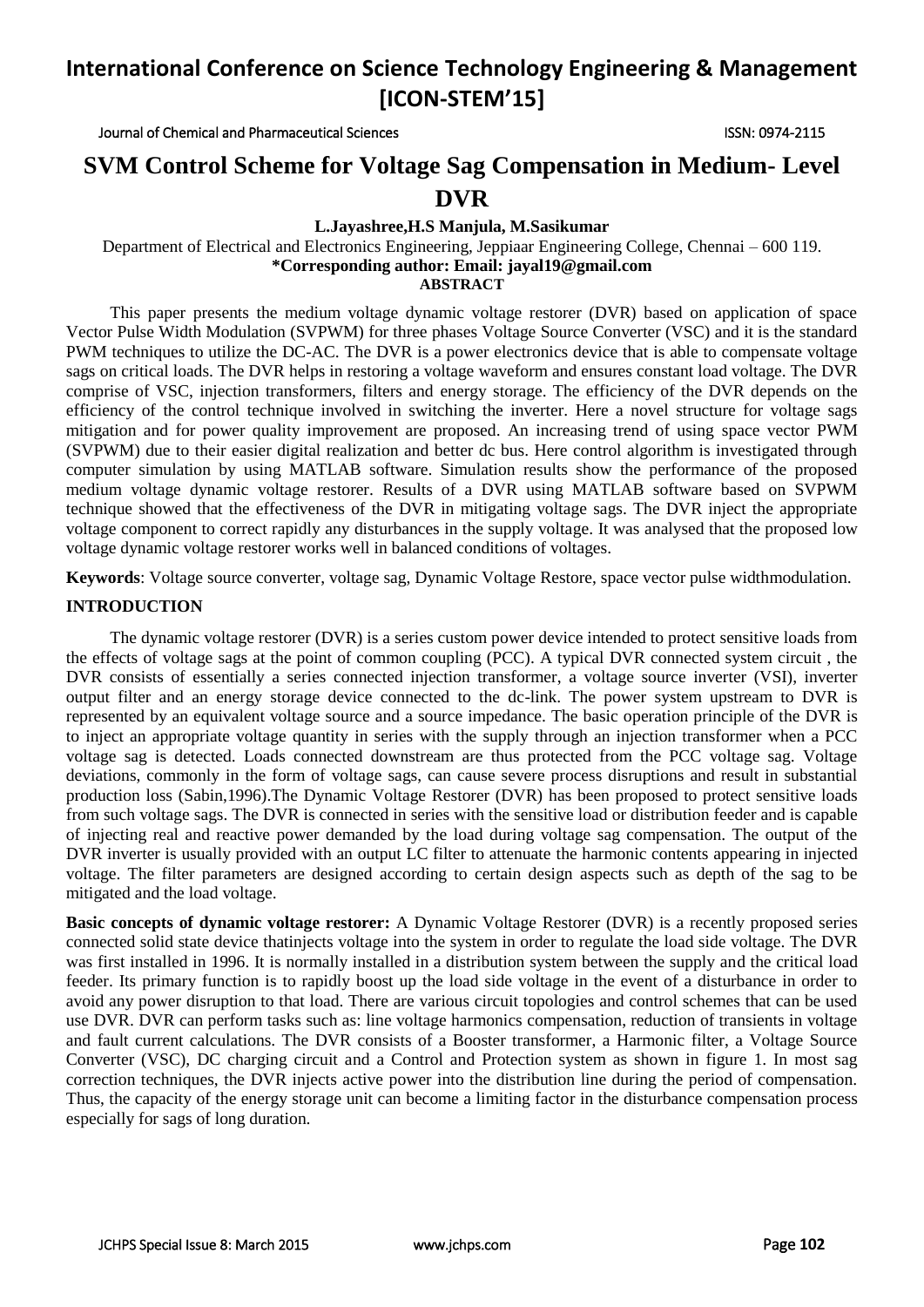Journal of Chemical and Pharmaceutical Sciences ISSN: 0974-2115



**Figure.1.Typical DVR circuit topology (Single-phase representation)**

**Materials of the proposed system:** In this paper, the materials of the proposed DVR use a 3-phase voltage source inverter (VSI) configuration. Figure 4(a) shows the overall system comprised of power system supplying three phase loads through a distribution transformer and a DVR system connected in series to the secondary side of the distribution system. In general a DVR system is comprised of a VSI, an energy storage (i.e. battery) supplying real power, a controller that provides gating signals functions to filter out switching harmonics in the injecting voltages. It is important to point out that LC filter will introduce phase shift in the injecting voltages and complicate the design of the control algorithm.

**Proposed method of control system development:** The aim of the control scheme is to maintain constant voltage magnitude at the point where a sensitive load. The VSC strategy concentrates space vector PWM technique which offers simplicity and good response. During a sag condition, the correct voltage must be injected so that the load voltage becomes 'normal' again. The reference phasor has three components: phase, frequency and magnitude. During normal network operation all will vary to some degree .In single and three-phase dc/ac power converters, normally it is used pulse width modulation (PWM) technique. However, using techniques such as SPWM presents some problems such as large noise peaks at the multiple numbers of carrier frequencies. In this way, a control method based on space vector PWM is applied to the power converter of the DVR is proposed. The block diagram of the control system used is shown in figure 4(b).The control system of a DVR plays an important role response in the face of voltage sags and variations in the connected load. Generally, there are two control schemes, open loop and closed loop, which are used. Here an extensive analysis to develop suitable control strategies for the DVRs (Gosh, Gerard Ledwich, 2002). The proposed DVR control system consists of a open loop load voltage using phase locked loop (PLL). The PLL circuit is used to generate a unit sinusoidal wave in phase with mains voltage. From

into  $\alpha\beta$  using  $\alpha\beta$ O transform.

| $\begin{bmatrix} V_{\alpha} \\ V_{\beta} \\ V_0 \end{bmatrix} = \frac{2}{3} \begin{bmatrix} 1 & -\frac{1}{2} & -\frac{1}{2} \\ 0 & \sqrt{3} & \frac{1}{2} \\ \frac{1}{2} & \frac{1}{2} & \frac{1}{2} \\ \frac{1}{2} & \frac{1}{2} & \frac{1}{2} \end{bmatrix} \begin{bmatrix} V_{\alpha} \\ V_{\beta} \\ V_{c} \end{bmatrix}$ |  |
|-------------------------------------------------------------------------------------------------------------------------------------------------------------------------------------------------------------------------------------------------------------------------------------------------------------------------------|--|
|-------------------------------------------------------------------------------------------------------------------------------------------------------------------------------------------------------------------------------------------------------------------------------------------------------------------------------|--|

 $\alpha\beta$  Co-ordinate system can be transformed into the dq plane  $\begin{bmatrix} V_d \\ V_q \end{bmatrix} = \begin{bmatrix} \cos \theta & \sin \theta \\ -\sin \theta & \cos \theta \end{bmatrix} \begin{bmatrix} V_a \\ V_\beta \end{bmatrix}$ 

figure 4(b) the three phase voltages can be converted. The Space Vector Pulse Width Modulation (SVPWM) method computation-intensive PWM method and possibly the best among all the PWM techniques. The circuit model of a typical three-phase voltage source PWM is shown in figure 2(a). There are eight switch states, the output voltages of the inverter are composed by eight switch states.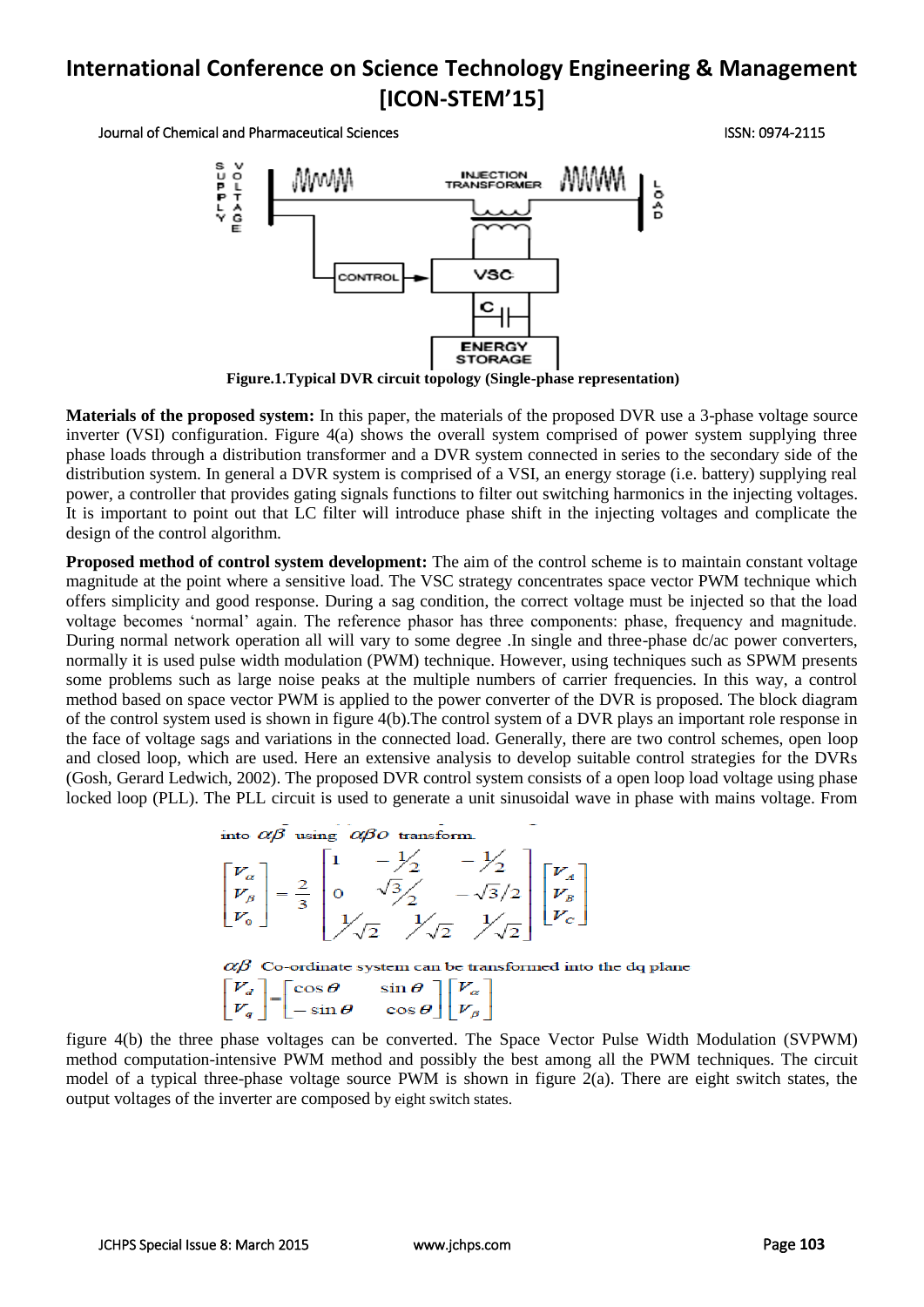Journal of Chemical and Pharmaceutical Sciences ISSN: 0974-2115



**Figure.2a.Space vector eight switching states**



**Figure 2(b): Voltage space vector**

Define eight voltage vectors  $o \, V = [000]$ ,  $\ldots \ldots \, 7 \, V = [111]$  corresponding to the switch states 0 *S*  $\ldots \ldots \, 7 \, S$ , respectively. The lengths of vectors 1 *V* ,………, 6 *V* are unity and the lengths of 0 *V* and 7 *V* are zero, and these eight vectors form the voltage vector space as shown in figure 2 (b). The voltage vector space is divided up into six sectors .

In the vector space, following operation rules are obeyed:



Where  $t0, t1, \ldots, t7$  are the turn –on time of the vectors

Figure 3 showing the case of Sector I, where Ts is half of the PWM period, T 1 is the duration of Vector 1 and T2 is the duration of Vector 2 in a half PWM period. The remaining time Ts --- T1 --- T2 is the duration for the zero vectors. The values of T1 and T2 are calculated based on the values of Vref .One sampling interval, vector *V* can be expressed as

$$
\overline{V} = \frac{T_1}{T_s} \overline{V_1} + \frac{T_2}{T_s} \overline{V_2} + \frac{T_7}{T_s} \overline{V_7} + \frac{T_0}{T_s} \overline{V_0}
$$
(3)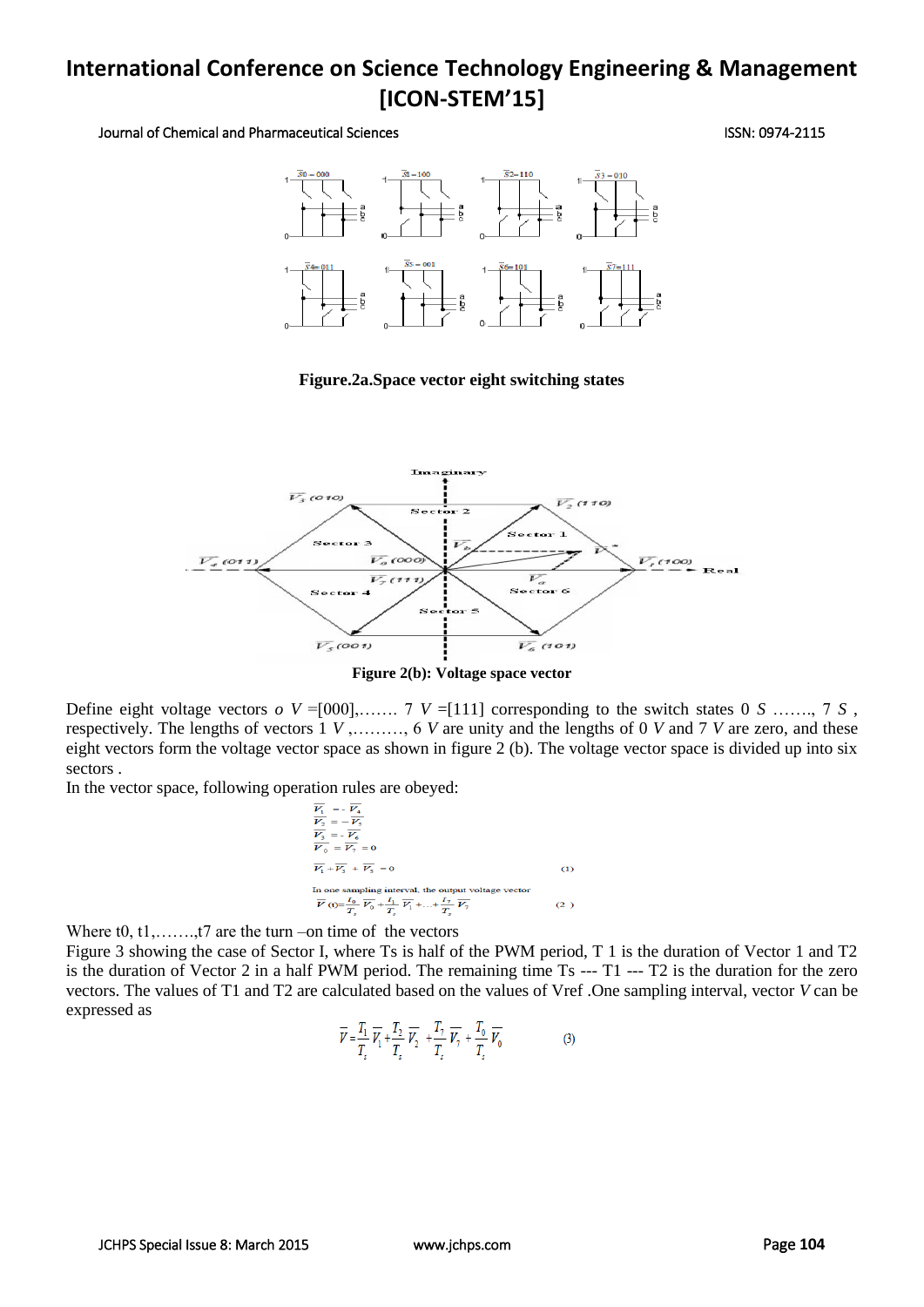### Journal of Chemical and Pharmaceutical Sciences ISSN: 0974-2115



**Figure 4(a): Simulation of DVR Control**



#### **Figure 4(b): Control Block Diagram of SVM implemented SIMULATION ANDEXPERIMENTAL RESULTS**

| THE REDUCTED              |                    |  |
|---------------------------|--------------------|--|
| Parameters                | Constant           |  |
|                           | Values             |  |
| Main supply per phase     | 200v               |  |
| Line Impedance            | $L_s = 0.5$ mH.    |  |
|                           | $R_s = 0.1 \Omega$ |  |
| Series Transformer Ratio  | 1:1                |  |
| DC Bus Voltage            | 100v               |  |
| <b>Filter Inductance</b>  | 1mH                |  |
| <b>Filter Capacitance</b> | $1 \mu F$          |  |
| <b>Load Resistance</b>    | $40\Omega$         |  |
| Load Inductance           | 60Mh               |  |
| Line frequency            | 50Hz               |  |

A detailed system as shown in Figure 4(a) has been modeled by MATLAB to study the efficiency of suggested method. The system parameters and constant value are listed in Table I. The results of the most important simulations are represented in Figures 5(a) and 5(b).In order to understand the performance of the DVR, a simple distribution network as shown in figure 4(a), is implemented. Voltage sags are simulated using MATLAB software. First a case of three phase balanced sag is simulated by connecting a three phase reactance to the busbar. As a result balanced voltage sag is created immediately after a fault as shown in figure 5 (a). The load voltages restoration are shown in figure 5 (b) through the compensation by DVR.



**Figure 5(a): Three phase fault (Load voltage with fault conditions)**